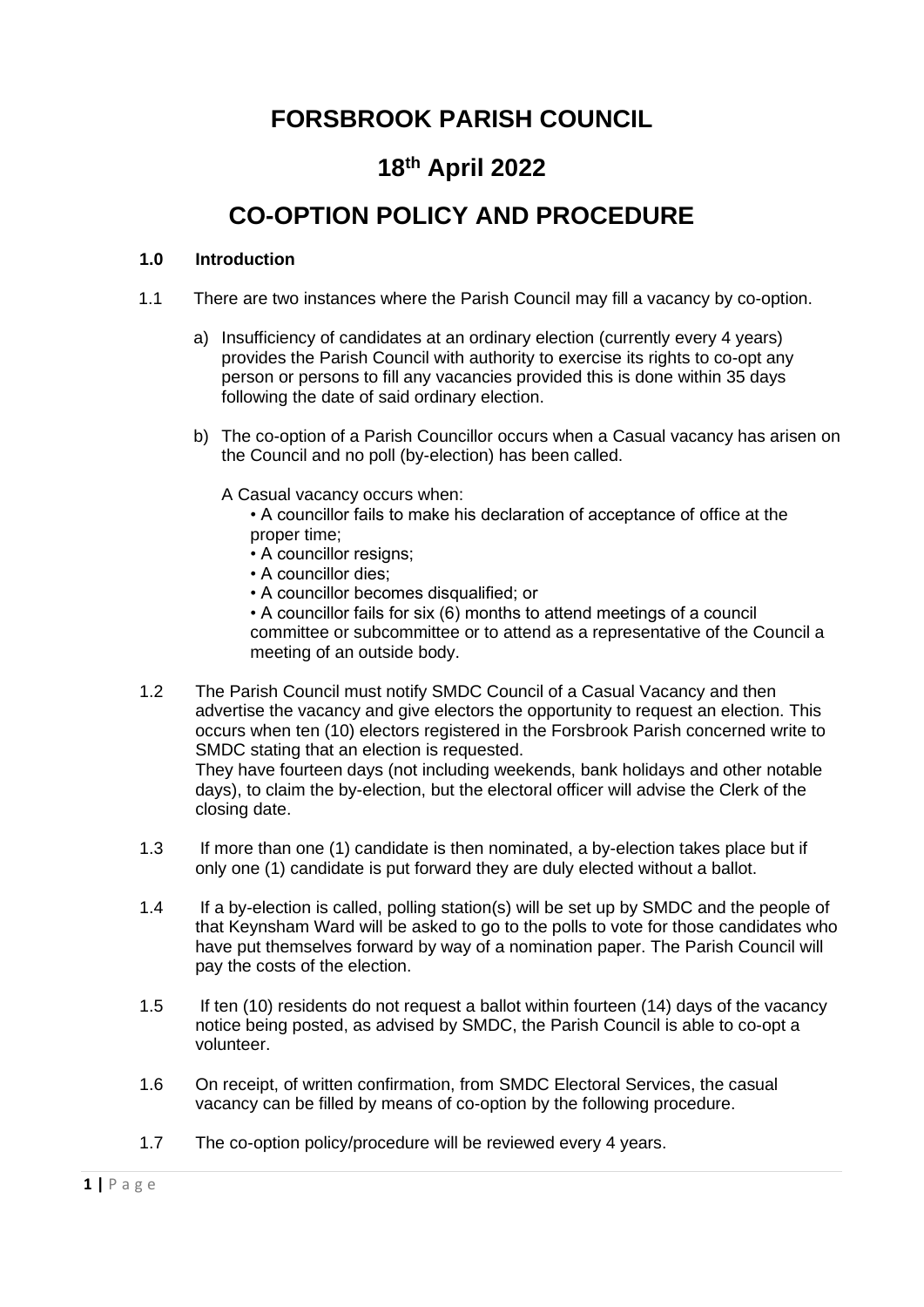#### **2.0 Co-option Application Process**

- 2.1. Whenever the need for co-option arises Forsbrook Parish Council will seek and encourage applications from anyone in the Parish who is eligible to stand as Parish Councillor. Councillors or Parishioners can legally approach individuals to suggest that they might wish to consider putting their names forward for co-option.
- 2.2 The Parish Council will advertise the vacancies in the local area via the Parish Council noticeboards, the Parish Council website
- 2.3 The Parish Council can consider any person to fill a vacancy provided that: he/she is an elector for the parish; or • has resided in the parish for the past twelve months or rented/tenanted land in the parish; or • had his/her principal place of work in the parish; or • has lived within three miles (direct) of the parish.
- 2.4 There are certain disqualifications for election, of which the main are (Local Government Act 1972):
	- holding a paid office under the local authority;
	- bankruptcy;
	- having been sentenced to a term of imprisonment (whether suspended or not) of not less than three months, without the option of a fine during the five years preceding the election;
	- being disqualified under any enactment relating to corrupt or illegal practices.
- 2.5 Eligibility of the candidate(s) will be confirmed by the Clerk.
- 2.6 All eligible candidates shall be invited, to attend the next full Parish Council meeting following the application deadline. If candidates are unable to attend, this meeting will not be rearranged.
- 2.7 Although there is no Statutory Requirement to do so, Applicants for co-option will be asked to:
	- a) submit information about themselves, by completing a short application form (Appendix 1) together with a CV and written summary covering: their reasons for wishing to be a Councillor; previous community/council work; any other skills they can bring to the Council, their interests and recent career history, similar to that which they would produce if standing for election. and
	- b) confirm their eligibility for the position of Councillor within the statutory rules (a copy of the confirmation of eligibility form is attached as Appendix 2).
- 2.8 To assist candidates with their application, a person specification form will be included with the application pack (Appendix 3)
- 2.9 Copies of the applicant's application form and written summary will be circulated to all councillors by the Parish Clerk at least seven days prior to the meeting of the full Council, when the co-option will be considered. All documents will be treated by the Clerk and all Councillors in accordance with Data Protection requirements where they contain personal information
- 2.10 Candidates will be sent a full agenda of the meeting at which they are to be considered for appointment, together with copies of the Code of Conduct, Members & Officers Protocol, Standing Orders and Financial Regulations of the Council.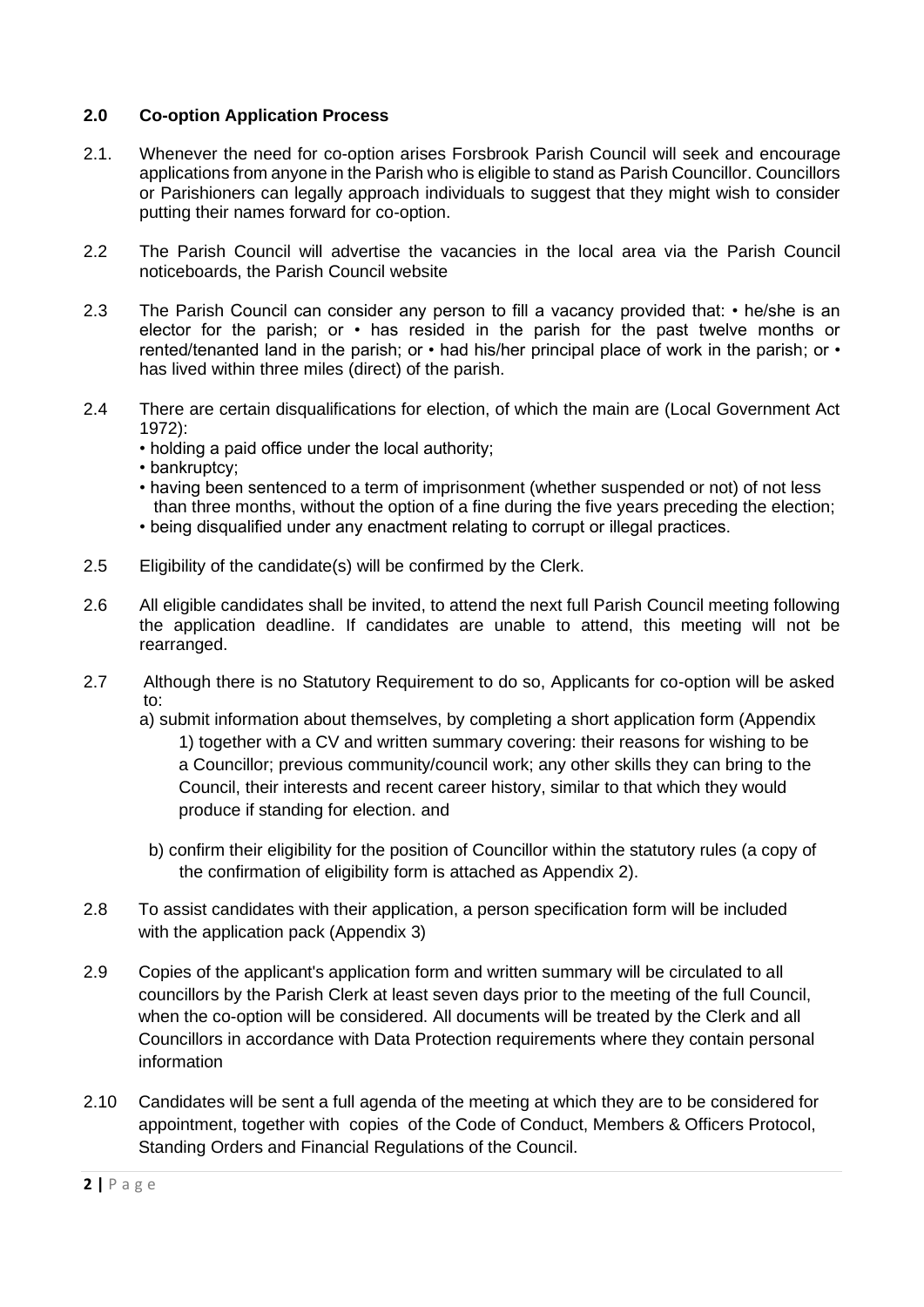2.11 Applicants can withdraw not later than 24 hours prior to the meeting where the co-options are to be considered

#### **3.0 Co-option and Voting Procedure at Meetings**

- 3.1 An agenda item will be tabled for candidates to make a brief verbal presentation to members, outlining their relevant skills and experience. Each candidate will be allocated a maximum of three minutes.
- 3.2 If a Candidate is a relative of a Councillor, that Councillor may declare a prejudicial interest and withdraw from the meeting
- 3.3 After presentations, members may ask candidates a few questions before proceeding to vote. (If a candidate is unable to attend the meeting, this process will still take place and voting will subsequently be based on this meeting and the application form)
- 3.4 The process will be carried out in the public session and there will be no private discussions between members prior to a vote being taken.
- 3.5 However, where the Council is discussing the merits of candidates and inevitably their personal attributes, this could be prejudicial and the Council should resolve to exclude the members of the press and public for the duration of the discussion
- 3.6 The Chair will then place the names of candidates in alphabetical order and proceed to vote. Press and public will be readmitted to the meeting.
- 3.7 Only Parish Councillors present at the meeting may vote upon a person to fill the vacancy. Councillors will have one vote per vacancy to be filled.
- 3.8 Voting will be according to Standing Orders and by a show of hands (LGA 1972 Sch. 12. Para 39). A recorded vote may be requested by a councillor under Standing Order 22 (3) to show whether each Councillor present and voting, gave his/her vote for or against a candidate. Such request must be made before the vote. A secret ballot may be requested by a Councillor under Standing Order 21. Such request must be made before the vote.
- 3.9 A successful candidate must have received an absolute majority vote by those Councillors present.
- 3.10 If there are more than two candidates for one vacancy and not one of them at the first count receives a majority over the aggregate votes given to the rest, steps must be taken to strike off the candidate with the least number of votes and the remainder must then be put to the vote again.
- 3.11 This process must, if necessary, be repeated until an absolute majority is obtained.
- 3.12 If no candidate secures an absolute majority of votes cast for an individual vacancy, then that vacancy remains unfilled (eg. 14 councillors are present and 8 abstain from voting then there is no absolute majority).
- 3.13 The Chair has the casting vote.
- 3.14 If there is more than one vacancy and the number of candidates equals the number of vacancies, all the vacancies may be filled by a single composite resolution, but if the number of candidates exceeds the number of vacancies each vacancy must be filled by a separate vote or series of votes.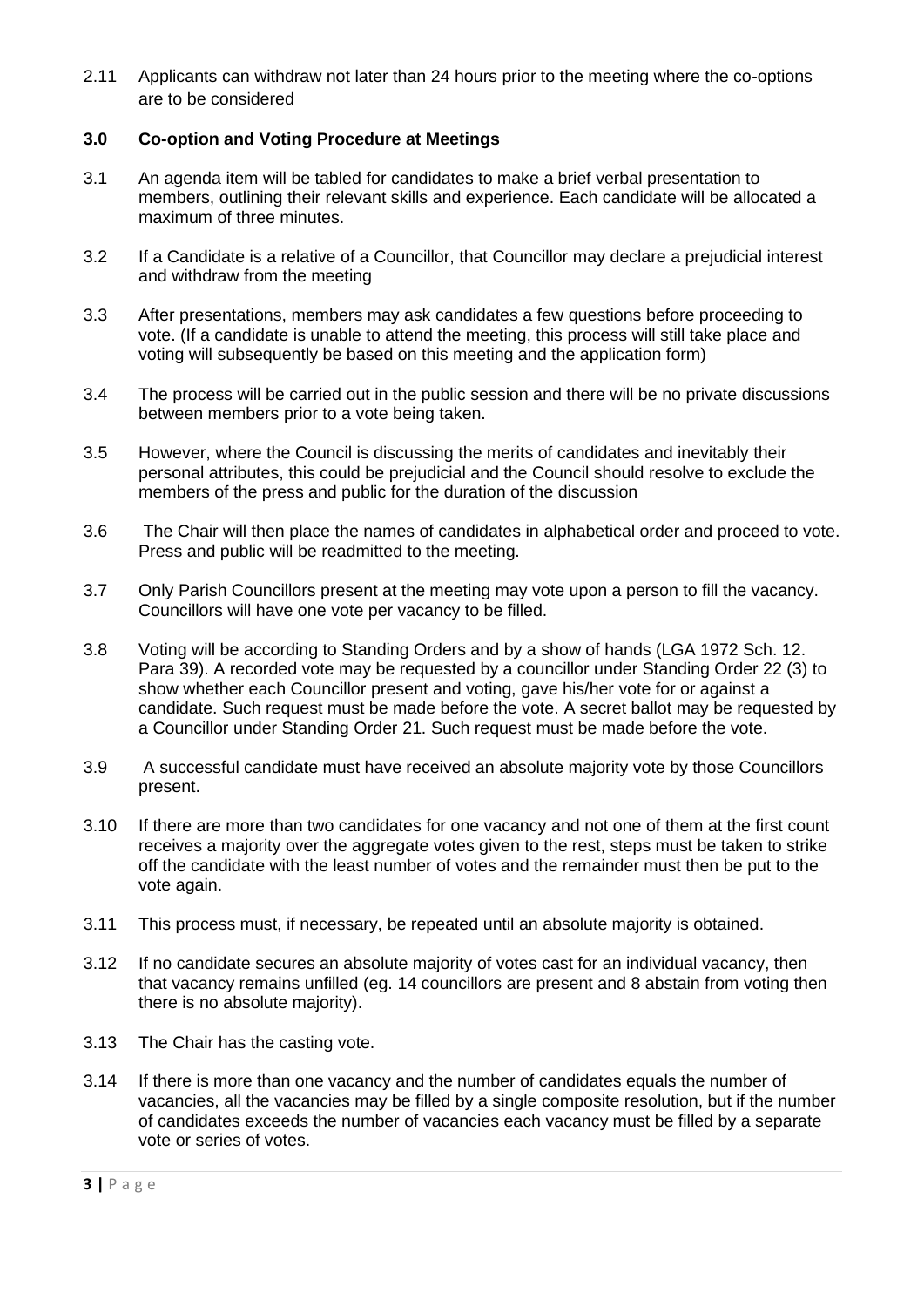- 3.15 The Council is not obliged to fill all vacancies, but will take steps to advertise for further cooptions.
- 3.16 Successfully co-opted candidates become Councillors in their own right, and are no different to any other member.
- 3.17 The co-opted members will be asked to sign a Declaration of Acceptance of Office and agree to be bound by the Council's adopted Code of Conduct. They may then take their seat at Council and be appointed to a committee and as a representative to local organisations in the usual way.
- 3.18 As soon as practicable following their co-option, members will be invited to attend an Induction and Training session with the Parish Clerk.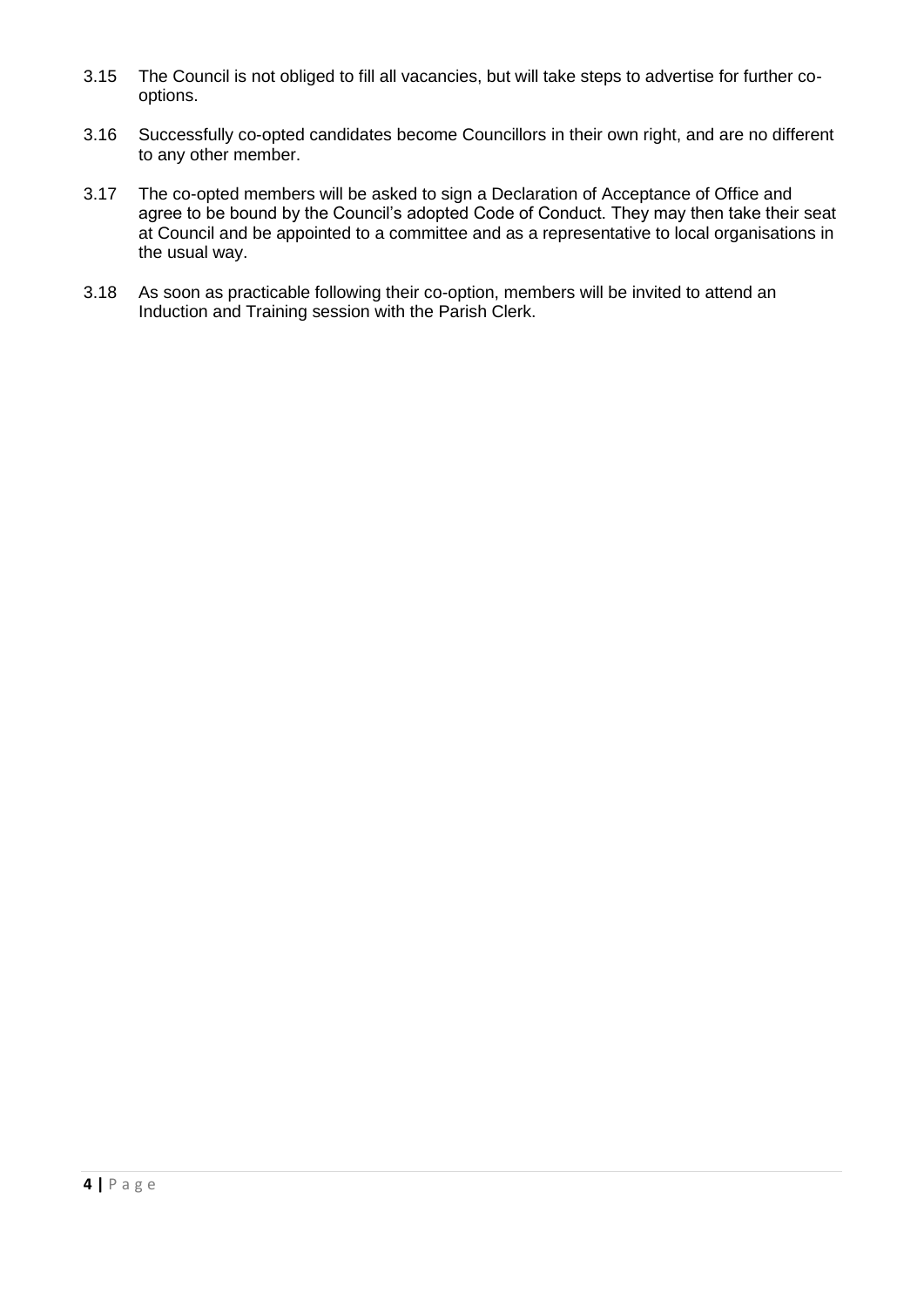## **Appendix 1 Co-Option Application Form**

#### **Section 1**

| Name:                                                                |        |  |  |  |
|----------------------------------------------------------------------|--------|--|--|--|
| Address:                                                             |        |  |  |  |
| Telephone Number:                                                    |        |  |  |  |
| <b>Email Address:</b>                                                |        |  |  |  |
| Are you 18 or over? Yes / No                                         |        |  |  |  |
| Which ward do you wish to apply for? Please tick:                    |        |  |  |  |
| $\Box$<br>Forsbrook                                                  |        |  |  |  |
|                                                                      |        |  |  |  |
| Are you A Member Of A Political Party?<br>If YES, Please State Which | Yes/No |  |  |  |
| Proposer (must be on the Electoral roll for the Ward)                |        |  |  |  |
| Name                                                                 |        |  |  |  |
| Address                                                              |        |  |  |  |
|                                                                      |        |  |  |  |
| Signature                                                            |        |  |  |  |
| Seconder (must be on the Electoral roll for the Ward)                |        |  |  |  |
| Name                                                                 |        |  |  |  |
| <b>Address</b>                                                       |        |  |  |  |
|                                                                      |        |  |  |  |
| Signature                                                            |        |  |  |  |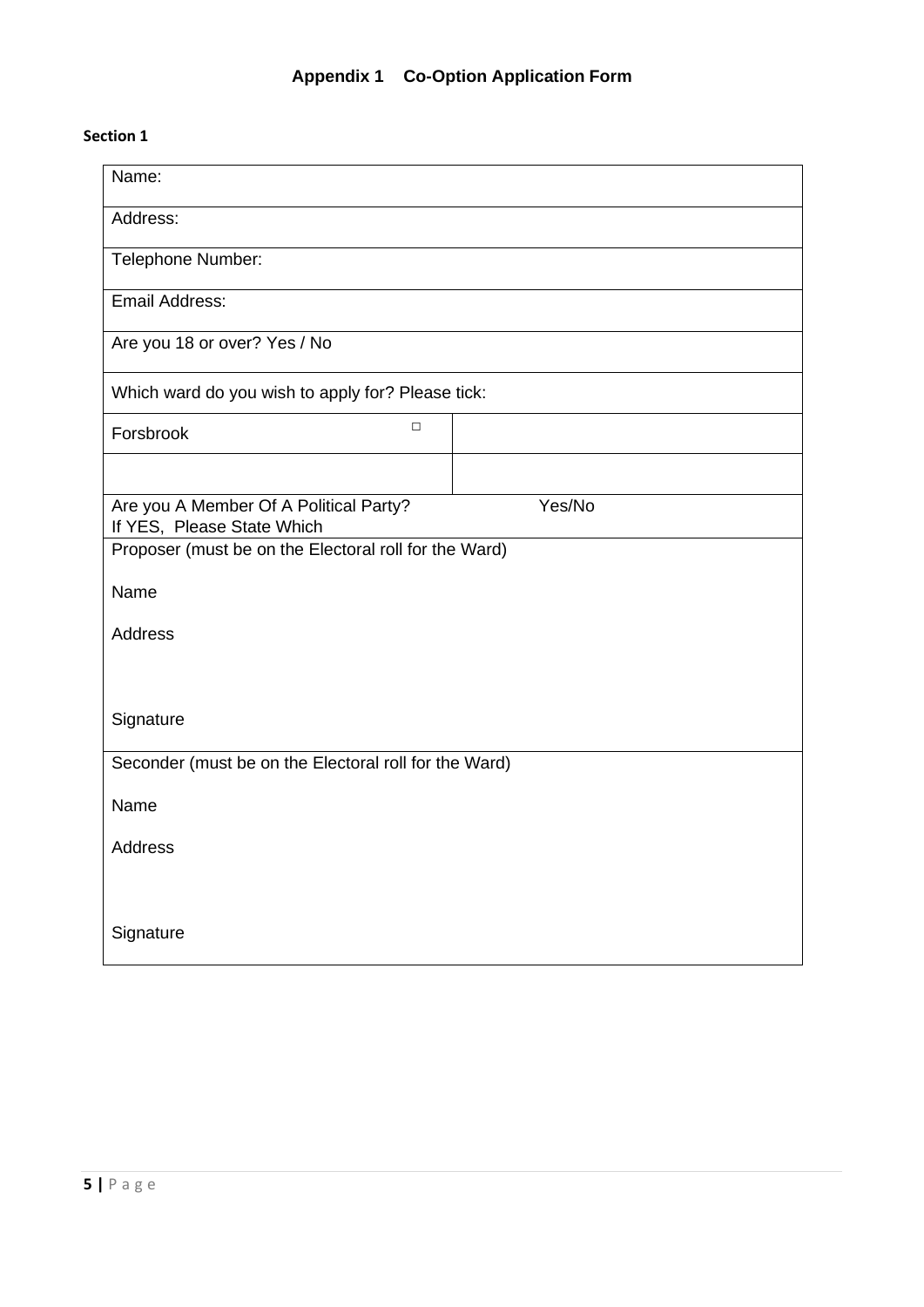#### **Section 2 – Curriculum Vitae**

Please detail any experience you may have that is relevant to Forsbrook Parish Council (if necessary continue onto a separate sheet)

Continued…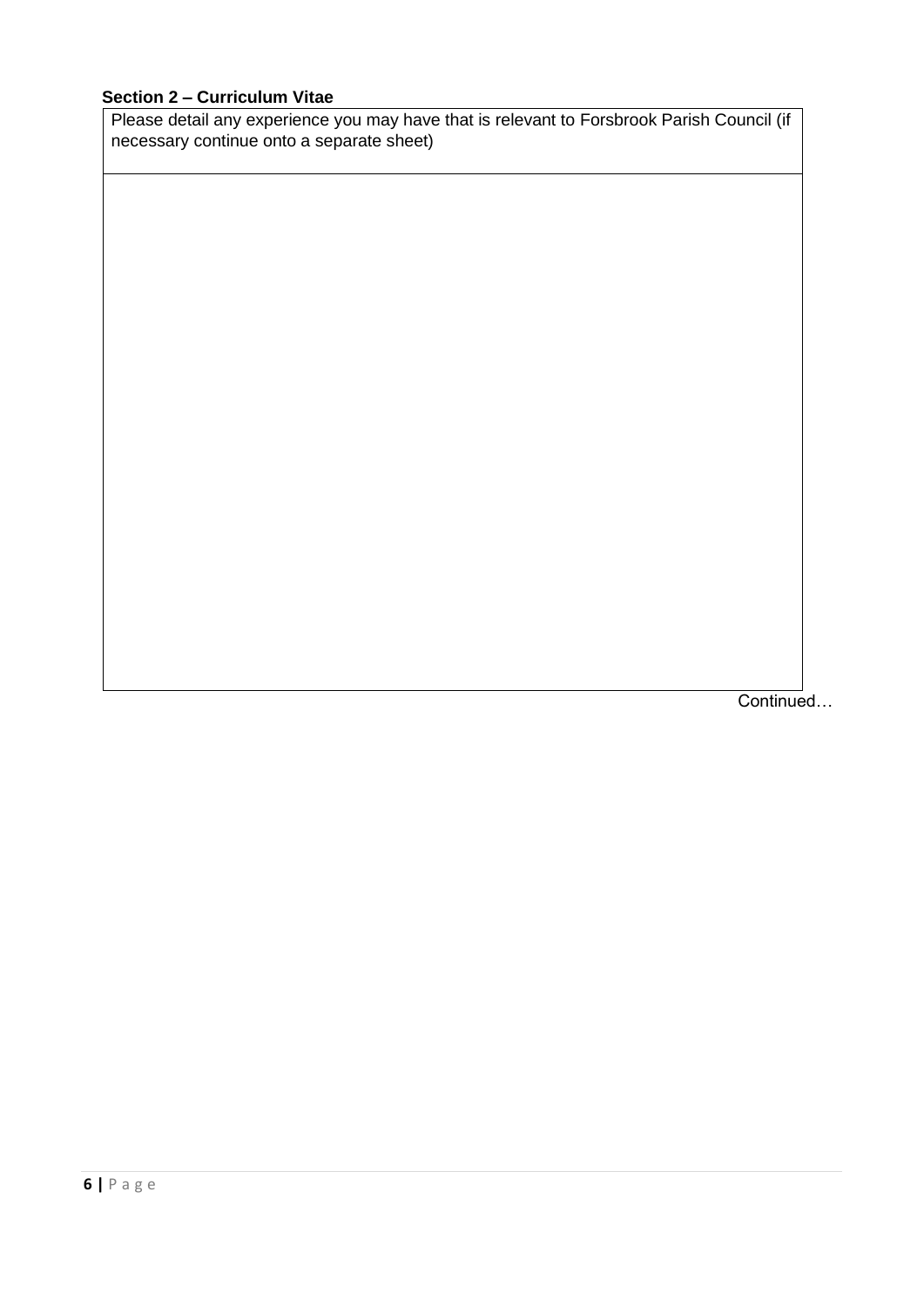#### Section 3

Is there any other information you would like to disclose regarding your application? (If necessary, please continue on a separate sheet).

## *Use of Personal Information*

Forsbrook Parish Council will use your information, including that which you provide on this application form, to assess your suitability to be a Parish Councillor.

## *Declaration & Consent*

I have read the section entitled 'Use of Personal Information' and by signing this form I consent to the use and disclosure of my information included in this application form and confirm I wish to be nominated for the position of Forsbrook Parish Councillor and intend to serve as Councillor if co-opted.

I declare the information given on this form to be true and correct.

SIGNED……………………………………..……. NAME……….……..………………………………

DATE…………………………………………..…..

### **Appendix 2 Co-Option Eligibility Form**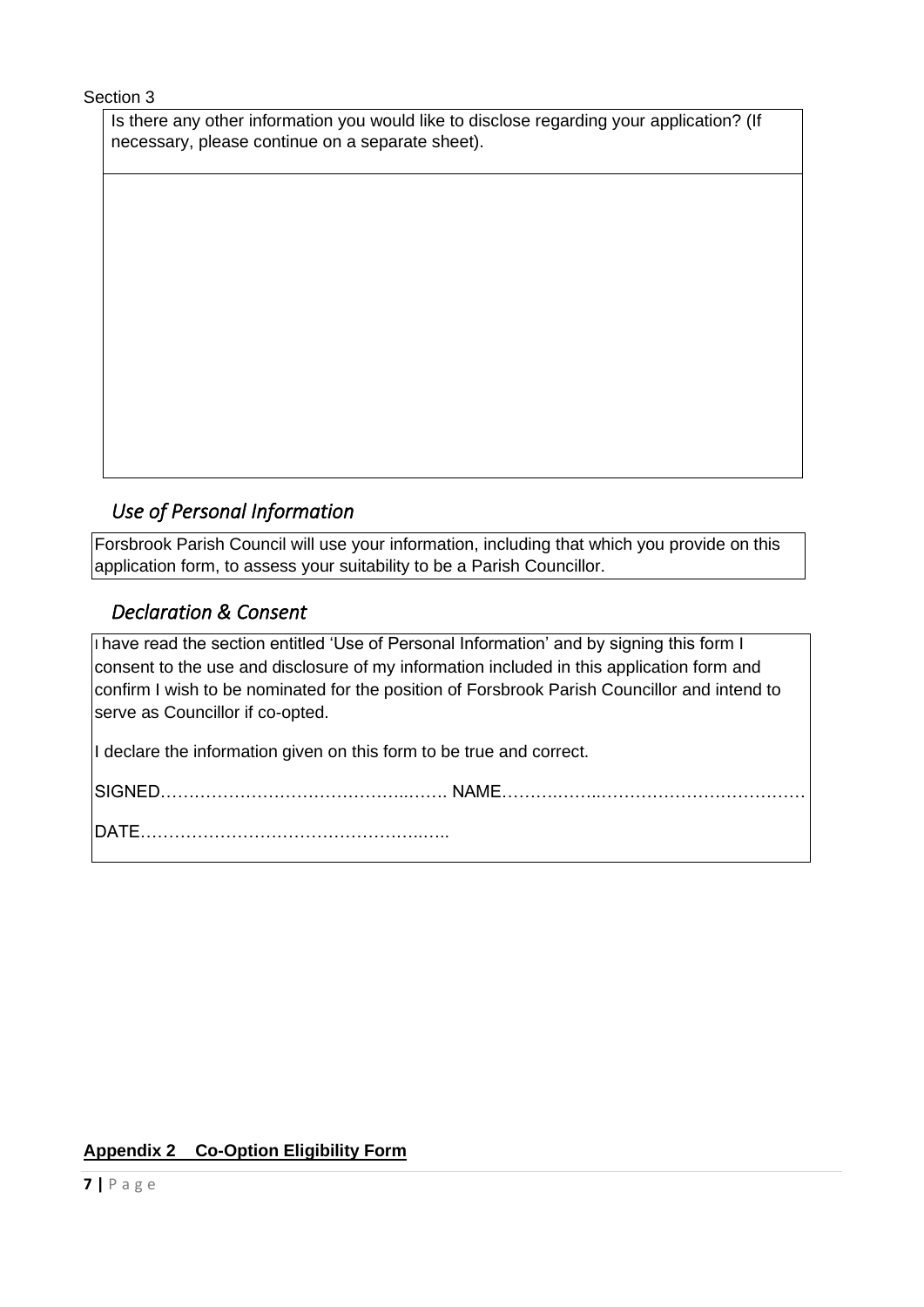| 1. In order to be eligible for co-option as a Forsbrook Parish Councillor you must satisfy certain<br>criteria. You must satisfy a. and b. below and at least one of the options c. to f. Please tick<br>which apply to you:<br>a. I am 18 years of age or over; and<br>b. I am a British citizen or a citizen of the Commonwealth or a citizen of any other<br>member state of the European Union; and<br>c. I am registered as a local government elector for Keynsham; or<br>d. I have, during the whole of the twelve months preceding the date of my co-option<br>occupied, as owner or tenant, land or other premises in Keynsham; or<br>e. My principal or only place of work during those twelve months has been in<br>Forsbrook Parish; or<br>I have during the whole of those twelve months resided in Keynsham or within 3<br>f.<br>miles of it<br>from being a Parish councillor if he/she:<br>a) Is employed by the Parish Council or holds paid office (other than Chairman, Vice<br>Chairman or Deputy Chairman) under the Parish Council (including joint boards or<br>committees);<br>b) Is employed by an entity controlled by the Parish Council;<br>Is the subject of a bankruptcy restrictions order or an interim bankruptcy restrictions order<br>C)<br>or a debt relief restrictions order or an interim debt relief restrictions order; or<br>Has within five years before the day of co-option, or since his/her co-option, been convicted<br>d)<br>in the UK, Channel Islands or Isle of Man of any offence and has been sentenced to<br>imprisonment (whether suspended or not) for not less than three months without the option<br>of a fine; or<br>Is otherwise disqualified under Part III of the Representation of the People Act 1983<br>e)<br>(relating to corrupt or illegal electoral practices and offences relating to donations) or the<br>Audit Commission Act 1998.<br>Use of Personal Information |                                                                                                |  |  |  |
|----------------------------------------------------------------------------------------------------------------------------------------------------------------------------------------------------------------------------------------------------------------------------------------------------------------------------------------------------------------------------------------------------------------------------------------------------------------------------------------------------------------------------------------------------------------------------------------------------------------------------------------------------------------------------------------------------------------------------------------------------------------------------------------------------------------------------------------------------------------------------------------------------------------------------------------------------------------------------------------------------------------------------------------------------------------------------------------------------------------------------------------------------------------------------------------------------------------------------------------------------------------------------------------------------------------------------------------------------------------------------------------------------------------------------------------------------------------------------------------------------------------------------------------------------------------------------------------------------------------------------------------------------------------------------------------------------------------------------------------------------------------------------------------------------------------------------------------------------------------------------------------------------------------------------------------------|------------------------------------------------------------------------------------------------|--|--|--|
|                                                                                                                                                                                                                                                                                                                                                                                                                                                                                                                                                                                                                                                                                                                                                                                                                                                                                                                                                                                                                                                                                                                                                                                                                                                                                                                                                                                                                                                                                                                                                                                                                                                                                                                                                                                                                                                                                                                                              |                                                                                                |  |  |  |
|                                                                                                                                                                                                                                                                                                                                                                                                                                                                                                                                                                                                                                                                                                                                                                                                                                                                                                                                                                                                                                                                                                                                                                                                                                                                                                                                                                                                                                                                                                                                                                                                                                                                                                                                                                                                                                                                                                                                              |                                                                                                |  |  |  |
|                                                                                                                                                                                                                                                                                                                                                                                                                                                                                                                                                                                                                                                                                                                                                                                                                                                                                                                                                                                                                                                                                                                                                                                                                                                                                                                                                                                                                                                                                                                                                                                                                                                                                                                                                                                                                                                                                                                                              |                                                                                                |  |  |  |
|                                                                                                                                                                                                                                                                                                                                                                                                                                                                                                                                                                                                                                                                                                                                                                                                                                                                                                                                                                                                                                                                                                                                                                                                                                                                                                                                                                                                                                                                                                                                                                                                                                                                                                                                                                                                                                                                                                                                              |                                                                                                |  |  |  |
|                                                                                                                                                                                                                                                                                                                                                                                                                                                                                                                                                                                                                                                                                                                                                                                                                                                                                                                                                                                                                                                                                                                                                                                                                                                                                                                                                                                                                                                                                                                                                                                                                                                                                                                                                                                                                                                                                                                                              |                                                                                                |  |  |  |
|                                                                                                                                                                                                                                                                                                                                                                                                                                                                                                                                                                                                                                                                                                                                                                                                                                                                                                                                                                                                                                                                                                                                                                                                                                                                                                                                                                                                                                                                                                                                                                                                                                                                                                                                                                                                                                                                                                                                              |                                                                                                |  |  |  |
|                                                                                                                                                                                                                                                                                                                                                                                                                                                                                                                                                                                                                                                                                                                                                                                                                                                                                                                                                                                                                                                                                                                                                                                                                                                                                                                                                                                                                                                                                                                                                                                                                                                                                                                                                                                                                                                                                                                                              |                                                                                                |  |  |  |
|                                                                                                                                                                                                                                                                                                                                                                                                                                                                                                                                                                                                                                                                                                                                                                                                                                                                                                                                                                                                                                                                                                                                                                                                                                                                                                                                                                                                                                                                                                                                                                                                                                                                                                                                                                                                                                                                                                                                              | 2. Please note that under Section 80 of the Local Government Act 1972 a person is disqualified |  |  |  |
|                                                                                                                                                                                                                                                                                                                                                                                                                                                                                                                                                                                                                                                                                                                                                                                                                                                                                                                                                                                                                                                                                                                                                                                                                                                                                                                                                                                                                                                                                                                                                                                                                                                                                                                                                                                                                                                                                                                                              |                                                                                                |  |  |  |
|                                                                                                                                                                                                                                                                                                                                                                                                                                                                                                                                                                                                                                                                                                                                                                                                                                                                                                                                                                                                                                                                                                                                                                                                                                                                                                                                                                                                                                                                                                                                                                                                                                                                                                                                                                                                                                                                                                                                              |                                                                                                |  |  |  |
|                                                                                                                                                                                                                                                                                                                                                                                                                                                                                                                                                                                                                                                                                                                                                                                                                                                                                                                                                                                                                                                                                                                                                                                                                                                                                                                                                                                                                                                                                                                                                                                                                                                                                                                                                                                                                                                                                                                                              |                                                                                                |  |  |  |
|                                                                                                                                                                                                                                                                                                                                                                                                                                                                                                                                                                                                                                                                                                                                                                                                                                                                                                                                                                                                                                                                                                                                                                                                                                                                                                                                                                                                                                                                                                                                                                                                                                                                                                                                                                                                                                                                                                                                              |                                                                                                |  |  |  |
|                                                                                                                                                                                                                                                                                                                                                                                                                                                                                                                                                                                                                                                                                                                                                                                                                                                                                                                                                                                                                                                                                                                                                                                                                                                                                                                                                                                                                                                                                                                                                                                                                                                                                                                                                                                                                                                                                                                                              |                                                                                                |  |  |  |
|                                                                                                                                                                                                                                                                                                                                                                                                                                                                                                                                                                                                                                                                                                                                                                                                                                                                                                                                                                                                                                                                                                                                                                                                                                                                                                                                                                                                                                                                                                                                                                                                                                                                                                                                                                                                                                                                                                                                              |                                                                                                |  |  |  |
|                                                                                                                                                                                                                                                                                                                                                                                                                                                                                                                                                                                                                                                                                                                                                                                                                                                                                                                                                                                                                                                                                                                                                                                                                                                                                                                                                                                                                                                                                                                                                                                                                                                                                                                                                                                                                                                                                                                                              |                                                                                                |  |  |  |

The Parish Council will use the information provided on this form to assess your eligibility to be a Parish Councillor.

Declaration & Consent

I……………………………………………………………………. hereby confirm that I am eligible for the vacancy of Forsbrook Parish Councillor and I am not disqualified under s80 of the Local Government Act 1972 from being a parish councillor and that the information given on this form is true and correct. I have read the section entitled 'Use of Personal Information' and by signing this form I consent to the use and disclosure of my information included in this form.

Signature…………………………………………..… Date………………………

Name…………..………………………………………

Please return this eligibility form with application form to

**Dawn Plant – 18 Hillside Avenue, Forsbrook, ST11 9BH forsbrookparishcouncil@outlook.com Appendix 3**